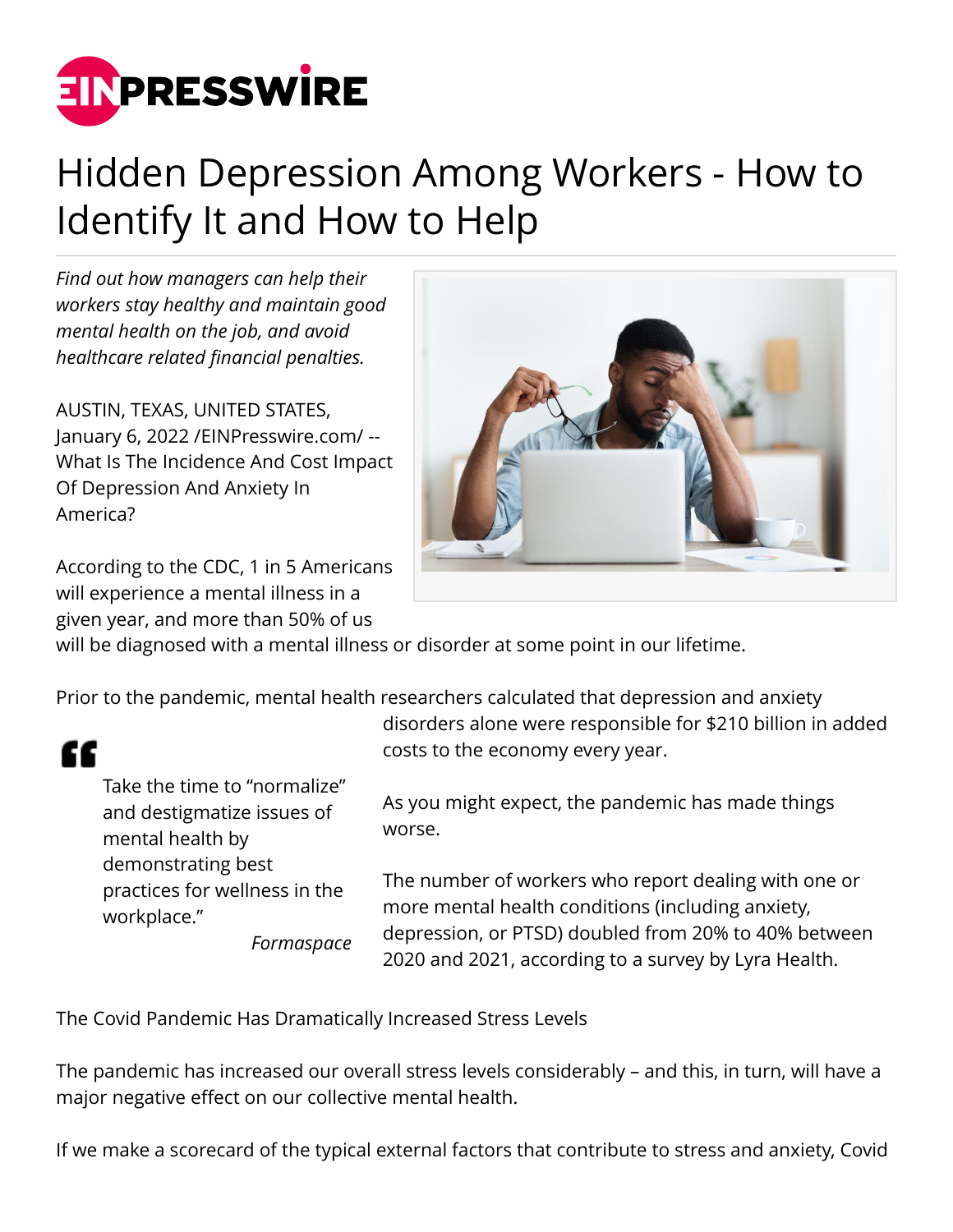is hitting all the marks, with many Americans experiencing one or more of the following:

- Income Instability, Increased Poverty due to Job Losses, Business Closures - Political Arguments Leading to Family or Friend Estrangement, Divorce - Lockdown Loneliness and Social Isolation from Friends, Family, Co-**Workers** 

- Lack of Timely, Affordable Access to Medical Care

- Increase in Significant Health Conditions, including Covid and Long Covid
- Grief due to Illness and Death
- Increased Levels of General Anxiety and Fear of the Unknown
- PTSD
- Sleep Disorders and Fatigue
- Job Burnout, Concern over Workplace Safety
- Poor Eating Habits, Decreased

Exercise and Fitness, Increased Alcohol Use

- Increased Incidence of News
- Doomscrolling and Catastrophizing
- Public Outbursts, Online Bullying and Trolling,

- Negative Impact of Social Media on Self-Esteem

We might assume that older workers would bear the brunt of this stress, but researchers from AP and the University of Chicago's NORC found that members of the Gen Z generation (currently aged 13-24) have been

especially hard hit by the stress of the pandemic.



Formaspace introduced this new mid-century modern inspired table at NeoCon 2021. It features brass powder-coated hairpin legs and a gray laminate top with a distinctive birch wood edge.



Formaspace introduced the unique multipurpose seating/table/planter design at NeoCon 2021. It features natural Ipe wood and Caesarstone accent surfaces with a white powder-coated steel frame..

The Case For Investment In Improved Mental Health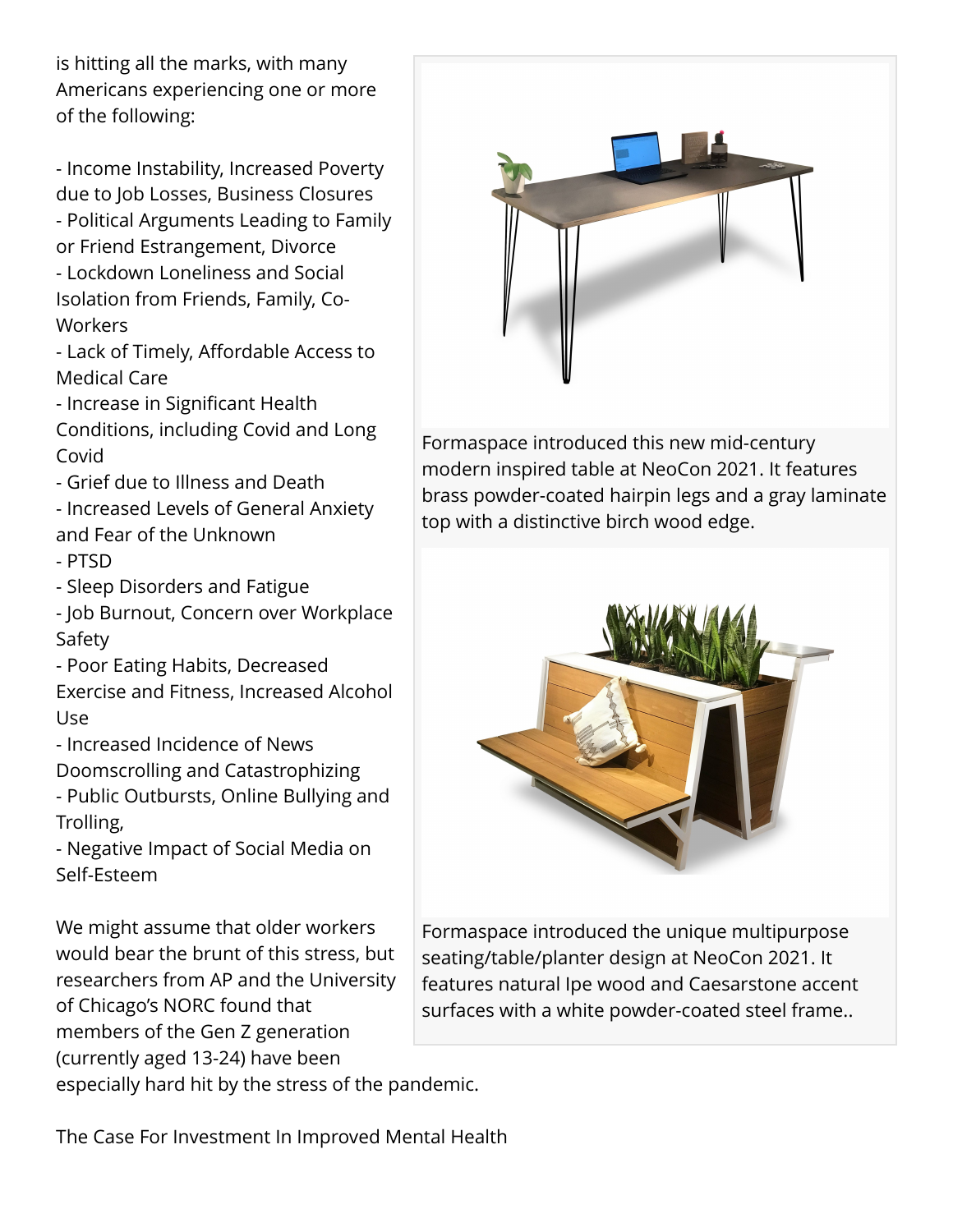According to a survey conducted by the human resources company Paycor, 86% of business leaders are concerned about mental health in the workplace as a result of the pandemic.

One piece of good news is that investing in better treatment for depression and anxiety could save significant money over the long run, according to a 2016 World Health Organization (WHO) study.

WHO found that, on a global basis, every dollar spent on treating the most common forms of mental illness results in a \$4 return on investment, thanks to improved worker health and increased capacity to work.

Ways To Help: Create A Healthy [Work Environment](https://formaspacecontract.com/?utm_source=Einpresswire&utm_medium=content&utm_campaign=article-01062021) That Focuses On Mental Health Wellbeing

American business leaders seem to be getting the message.

Companies across the country are making larger investments in "holistic" employee wellbeing programs that not only focus on the physical health of workers but on their mental health as well.

One reason for this is the tight labor market, which is encouraging employers to look for ways to improve their recruiting and retention efforts while at the same time reducing worker absenteeism and job turnover/separations.

Many of these programs are based on common sense approaches:

- Workers have anxiety about coming to the office? Then allow employees to continue working from home and/or make the work environment feel safer and more inviting – with a greater emphasis on sanitation, fresh air ventilation, more open workspaces, and the addition of calming biophilic design elements inspired by nature (such as natural light, indoor plants, and views to the outside).

- Workers are stressed out and not getting enough exercise? Create guided meditation spaces and gym workout rooms in the workplace. Conduct similar online programs for those working from home.

- Workers concerned about Covid when visiting crowded restaurants during the lunch hour? Offer nutritious on-site food options, including delivery to the desk or open cafeterias with graband-go meal solutions.

- Workers suffering from lack of social interaction? Be the catalyst and encourage people to meet face-to-face, even if it's a social meeting on Zoom.

- Encourage employees to help others by participating in volunteer programs in their community.

- Workers feeling burned out on the job? Create more liberal time off policies that recognize workers may need a break to handle increased stress from the pandemic or to assist others in need.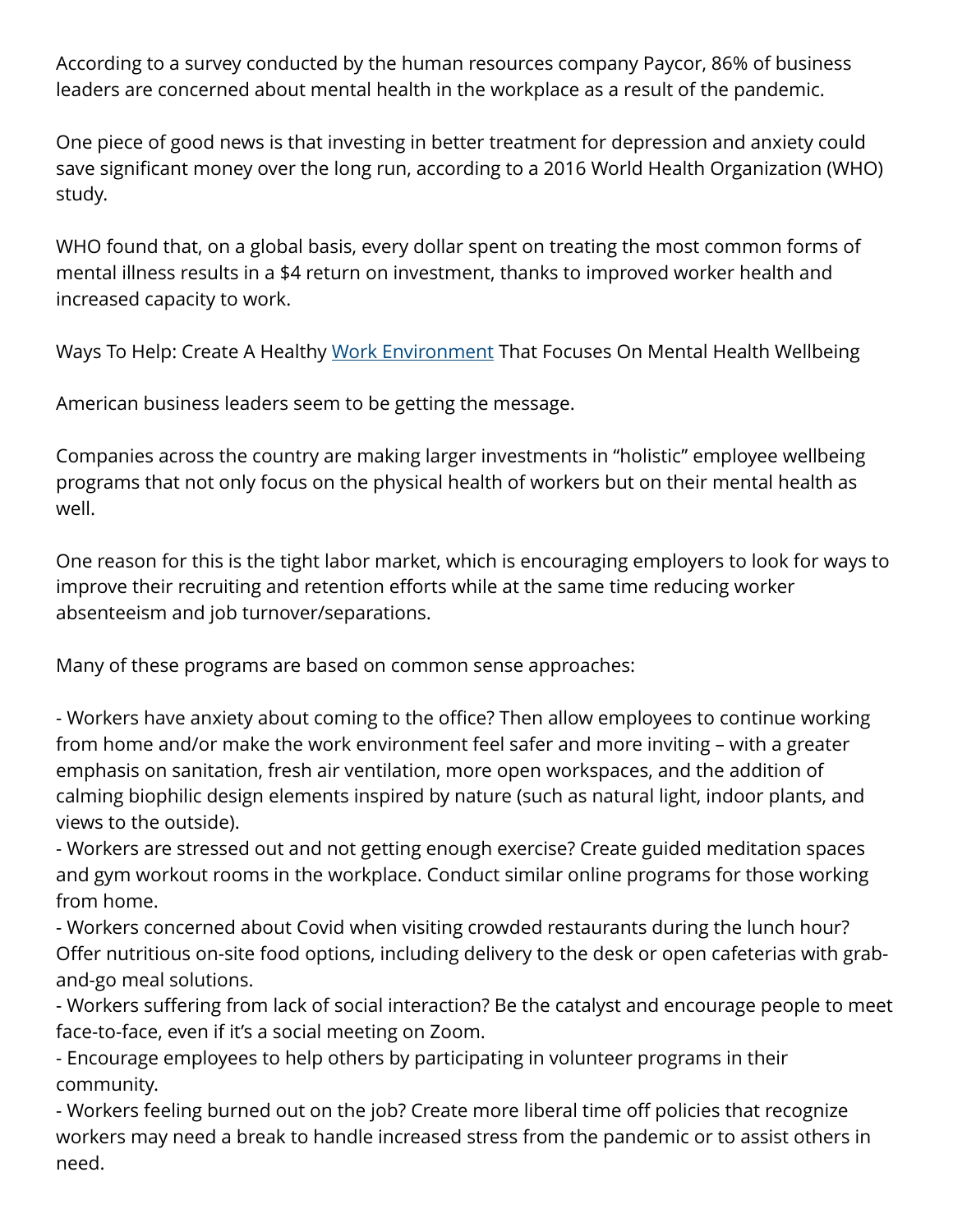- Workers feeling anxious about or disconnected from their job? Go the extra mile in communicating with employees (especially those working from home) to reassure them and provide fair, honest, clear information and actionable feedback to avoid unnecessary anxiety – and quash any toxic workplace rumors.

Ways To Help: Streamline Access To Mental Health Counseling And Treatment

In addition to investing in wellbeing programs, many companies are also expanding their mental health counseling and treatment program offerings for their employees.

However, you may want to review if there are still hidden barriers in place that would discourage employees who might benefit from these programs from taking advantage of them.

What should you look for, and what actions can you take?

Increase Awareness of Available Benefits

According to 2018 research by the National Council for Behavioral Health and surveys by Lyra Health, 40% of employees said they didn't know about available mental health benefits offered by their employer or that they found them hard to access.

Simplify the Presentation of Benefits

Employment law and HR departments have created a confusing soup of acronyms that may intimidate employees looking for help. As proof of this, take a look at this Thomson Reuters primer on HR and employee law acronyms!

Normalize Healthy Behavior at the Workplace

As managers, we're probably all familiar with psychologist Bruce Tuckman's famous phrase "forming, storming, norming, and performing." Take the time to "normalize" and destigmatize issues of mental health by demonstrating best practices for wellness in the workplace.

Reduce the Employee's Cost for Accessing Benefits

With the increased need for mental health counseling services increasing, review your co-pay and paid time off policies to see if you can reduce the financial barriers for employees who need help.

Online Counseling is Convenient and Helps Ensure Privacy

Many healthcare plans now offer online counseling options which can increase employee access to mental health services while also reassuring them that their privacy will be maintained.